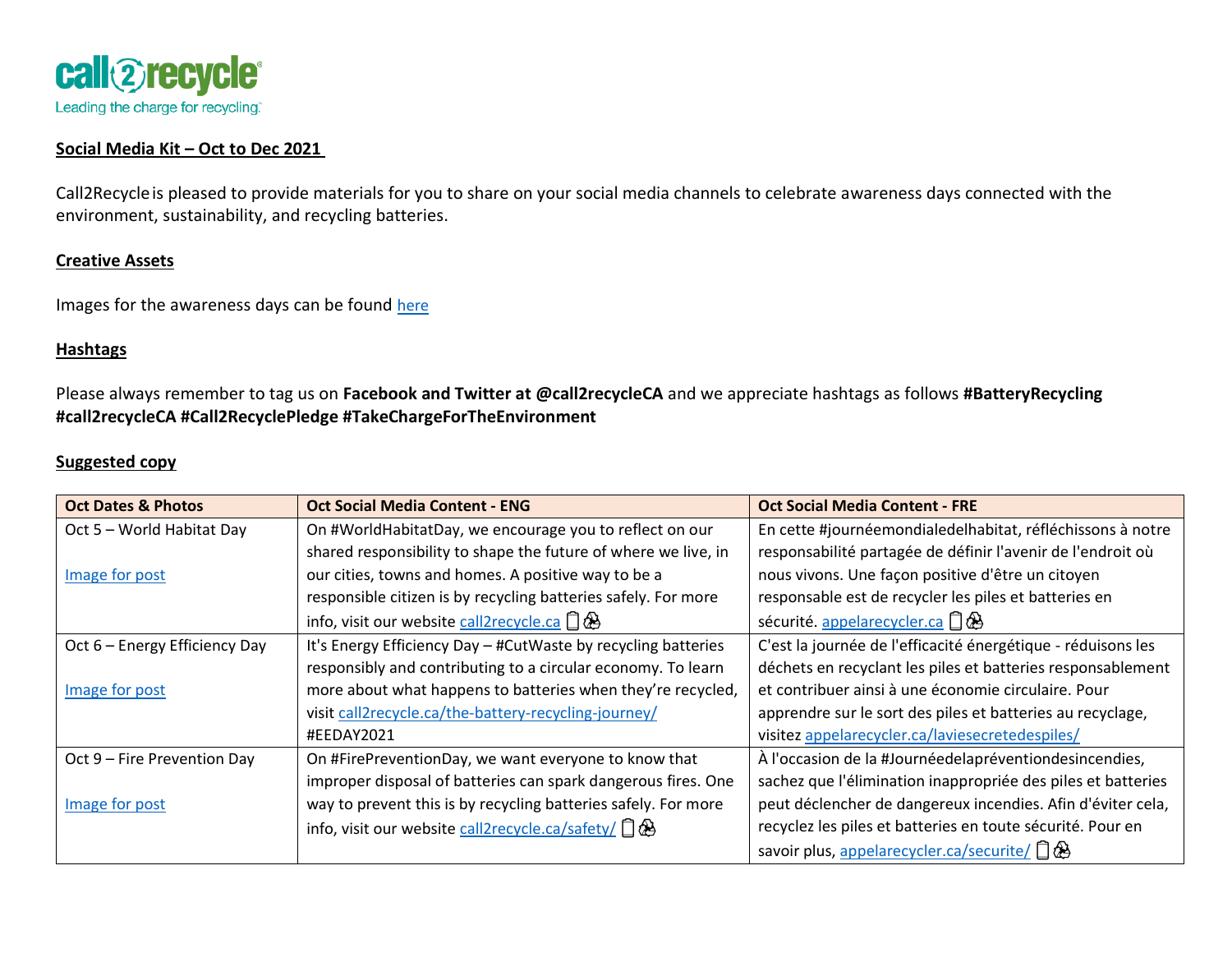

| Oct 18-24 Waste Reduction     | It's Canada's 20 <sup>th</sup> annual Waste Reduction Week! One way for | C'est la semaine canadienne de réduction des déchets ! Afin           |
|-------------------------------|-------------------------------------------------------------------------|-----------------------------------------------------------------------|
| Week                          | you to #ReduceWaste is by recycling batteries responsibly and           | de #réduirelesdéchets, veuillez recycler les piles et batteries       |
|                               | using our locator tool to find a drop-off location near you             | de façon responsable et utilisez notre outil de localisation          |
| Image for post                | call2recycle.ca/locator/                                                | pour trouver un point de collecte près de chez vous                   |
|                               |                                                                         | appelarecycler.ca/trouvez-centre/                                     |
| Oct 24 - International Day of | On this International Day of Climate Action, make a big                 | En cette Journée mondiale d'action pour le climat, faites             |
| <b>Climate Action</b>         | difference by starting small, recycle your old batteries                | une grande différence en commençant petit. Recyclez                   |
|                               | properly. Batteries that end up in landfills can seriously              | proprement vos vieilles piles et batteries. Les piles et              |
| Image for post                | damage soil, air, and water. For more info, visit call2recycle.ca       | batteries qui finissent dans les décharges endommagent                |
|                               |                                                                         | gravement le sol, l'air et l'eau. appelarecycler.ca $\Box \bigotimes$ |
| <b>Nov Dates &amp; Photos</b> | <b>Nov Social Media Content - ENG</b>                                   | <b>Nov Social Media Content - FRE</b>                                 |
| Nov 7- Daylight Savings Time  | Time to set back your clocks and check for old batteries. Don't         | Il est temps de reculer vos horloges et de vérifier vos               |
|                               | fall behind on responsible recycling! Use our handy locator             | vieilles piles et batteries. Ne prenez pas de retard en               |
| Image for post                | tool to find a drop-off location near you                               | matière de recyclage responsable ! Utilisez notre outil de            |
|                               | call2recycle.ca/locator/                                                | localisation pratique pour trouver un point de collecte près          |
|                               |                                                                         | de chez vous appelarecycler.ca/trouvez-centre/                        |
| Nov 13 - World Kindness Day   | On #KindnessDay, remember to be kind to Planet Earth as                 | En cette #journéedelagentillesse, n'oubliez pas d'être                |
|                               | well - Recycle your old batteries so they don't harm the                | également gentil(le)s envers notre planète Terre - Recyclez           |
| Image for post                | environment. For more info, visit our website call2recycle.ca           | vos vieilles piles et batteries pour qu'elles ne nuisent pas à        |
|                               |                                                                         | l'environnement. Pour plus d'informations, visitez notre site         |
|                               |                                                                         | web appelarecycler.ca $\Box \otimes$                                  |
| Nov 20 - World Children's Day | Today we celebrate the magic of childhood. On                           | À l'occasion de la #Journéemondialedelenfance, apprenez à             |
|                               | #WorldChildrensDay teach your kids that small things have               | vos enfants que les petites choses ont un impact énorme et            |
| Image for post                | huge impact and make battery recycling fun by building your             | rendez le recyclage des piles et batteries amusant en                 |
|                               | own recycling box - call2recycle.ca/kids-corner/                        | construisant votre propre boîte de recyclage. Visitez                 |
|                               |                                                                         | appelarecycler.ca/coin-des-enfants/                                   |
| Nov 21 - World Fisheries Day  | This is a day to celebrate the importance of Canada's aquatic           | Célébrons l'importance des habitats aquatiques et leur rôle           |
|                               | habitats and their role in sustaining both marine life and life         | dans le maintien de la vie marine ainsi que de la vie                 |
| Image for post                | on land. On #WorldFisheriesDay, keep toxins out of the water            | terrestre. À l'occasion de la #journéemondialedespêcheurs,            |
|                               | by properly recycling your old batteries. For more info, visit          | éloignons les toxines de l'eau en recyclant nos vieilles piles        |
|                               | call2recycle.ca $\Box$ $\bigcirc$                                       | et batteries. appelarecycler.ca $\Box \bigotimes$                     |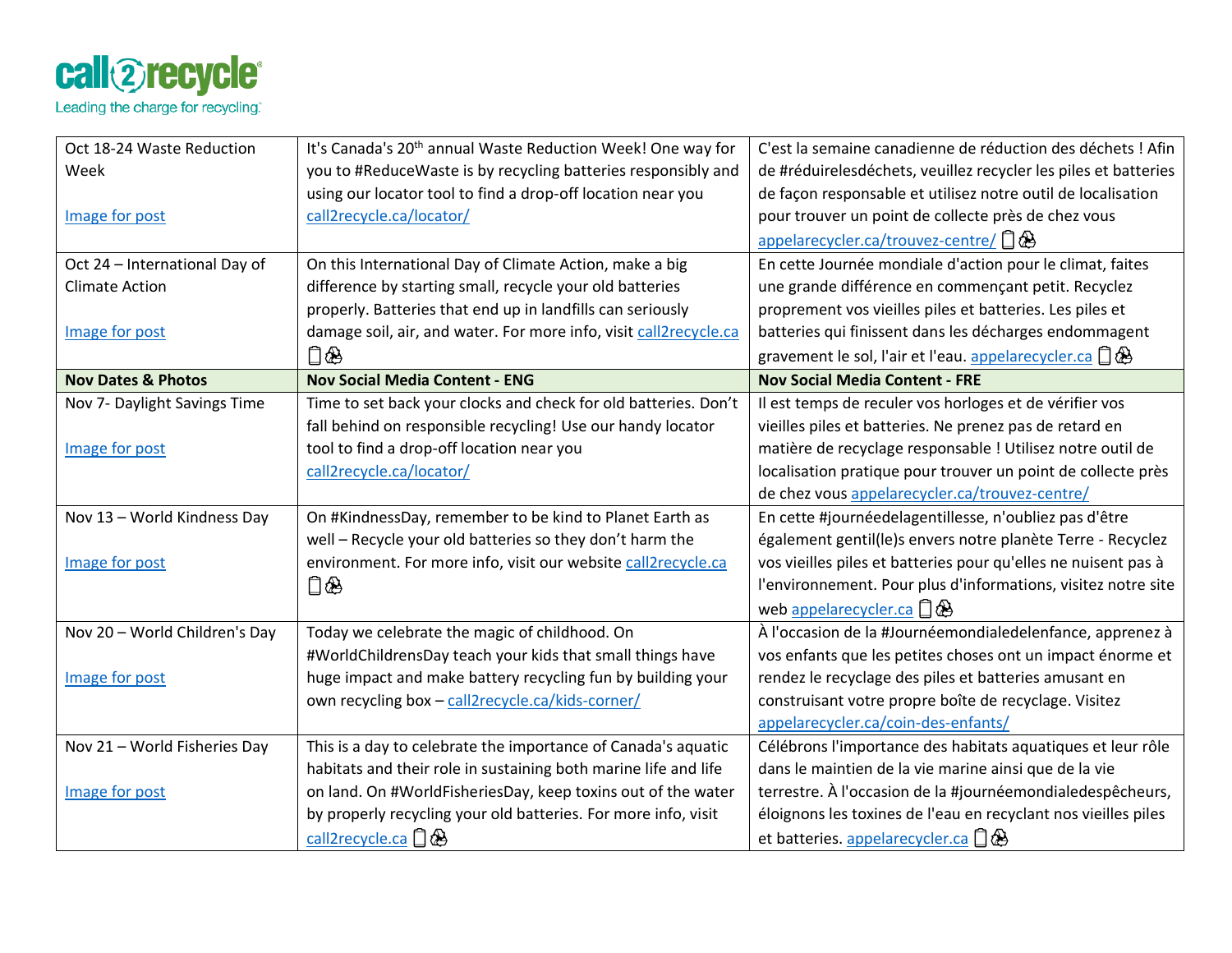

| Nov 26 - Black Friday / Cyber       | It's Black Friday and Cyber Monday week and you're probably             | C'est la semaine du Vendredi fou et du Cyber Lundi, et vous        |
|-------------------------------------|-------------------------------------------------------------------------|--------------------------------------------------------------------|
| Monday                              | getting tech gadgets that are battery-powered. Remember                 | achèterez probablement des gadgets technologiques                  |
|                                     | that old batteries should be recycled and not thrown in the             | alimentés par des piles et batteries. N'oubliez pas que les        |
| Image for post                      | garbage, to learn more - call2recycle.ca                                | vieilles piles et batteries doivent être recyclées et non          |
|                                     |                                                                         | jetées à la poubelle. Visitez appelarecycler.ca $\Box \otimes$     |
| Nov 29 - Throw Out Your             | It's #throwoutyourleftoversday. It's fine to toss out that              | C'est la #journéedesrestesalimentaires. C'est bien de jeter        |
| Leftovers Day                       | month-old casserole, but old batteries should never be                  | une casserole vieille d'un mois, mais les vieilles piles et        |
|                                     | thrown out! Recycle them instead. For more info, visit our              | batteries ne doivent jamais être jetées ! Recyclez-les plutôt.     |
| Image for post                      | website call2recycle.ca                                                 | Pour plus d'informations, visitez notre site web                   |
|                                     |                                                                         | appelarecycler.ca $\Box \otimes$                                   |
| <b>Dec Dates &amp; Photos</b>       | Dec Social Media Content - ENG                                          | <b>Dec Social Media Content - FRE</b>                              |
| Dec 5 - World Soil Day              | #DYK soil is a living resource; it's home to more than 25% of           | #LeSavezVous Le sol est une ressource vivante ; il abrite          |
|                                     | our planet's biodiversity. To preserve it, keep toxins out by           | plus de 25 % de la biodiversité de notre planète. Pour le          |
| Image for post                      | recycling your old batteries safely and responsibly. Learn              | préserver, éloignez-en les toxines en recyclant vos vieilles       |
|                                     | more at call2recycle.ca $\Box \bigotimes$                               | piles et batteries de manière sécuritaire et responsable.          |
|                                     |                                                                         | Plus d'infos sur appelarecycler.ca $\square \otimes$               |
| Dec 11 - International              | The mountains are calling, and they want you to properly                | Les montagnes vous appellent, et elles veulent que vous            |
| Mountain Day                        | recycle your old batteries $\Box$ & visit call 2 recycle.ca to find out | recycliez correctement vos vieilles piles et batteries $\Box \&$ . |
|                                     | more and celebrate #InternationalMountainDay                            | Pour en savoir plus, visitez appelarecycler.ca et célébrez la      |
| Image for post                      |                                                                         | #Journéeinternationaledelamontagne.                                |
| Dec. 21 - Flashlight Day            | Believe it or not, it's #flashlightday. If yours is not shining its     | Croyez-le ou non, c'est la #journéedestorchesélectriques. Si       |
|                                     | brightest, it may be time to bring those batteries in for               | la vôtre ne brille pas de tout son éclat, il est peut-être         |
| Image for post                      | recycling! For more info, visit our website call2recycle.ca             | temps d'apporter les piles au recyclage ! Pour plus                |
|                                     |                                                                         | d'information, visitez notre site web appelarecycler.ca            |
|                                     |                                                                         | ∩                                                                  |
| <b>General Content &amp; Photos</b> | <b>General Content - ENG</b>                                            | <b>General Content - FRE</b>                                       |
| General Content post 1              | Did you know you can find a Call2Recycle battery collection             | Saviez-vous que vous pouvez trouver une boîte de collecte          |
|                                     | box at over 9,000 locations across Canada, including at leading         | de piles et batteries Appel à Recycler dans plus de 9 000          |
| Image for post                      | retailers & recycling depots? Find your closest drop-off                | sites au Canada, y compris chez les principaux détaillants et      |
|                                     | location visiting call2recycle.ca/locator/ 口a                           | dépôts de recyclage ? Trouvez un point de collecte proche          |
|                                     |                                                                         | sur appelarecycler.ca/trouvez-centre/ $\Box$                       |